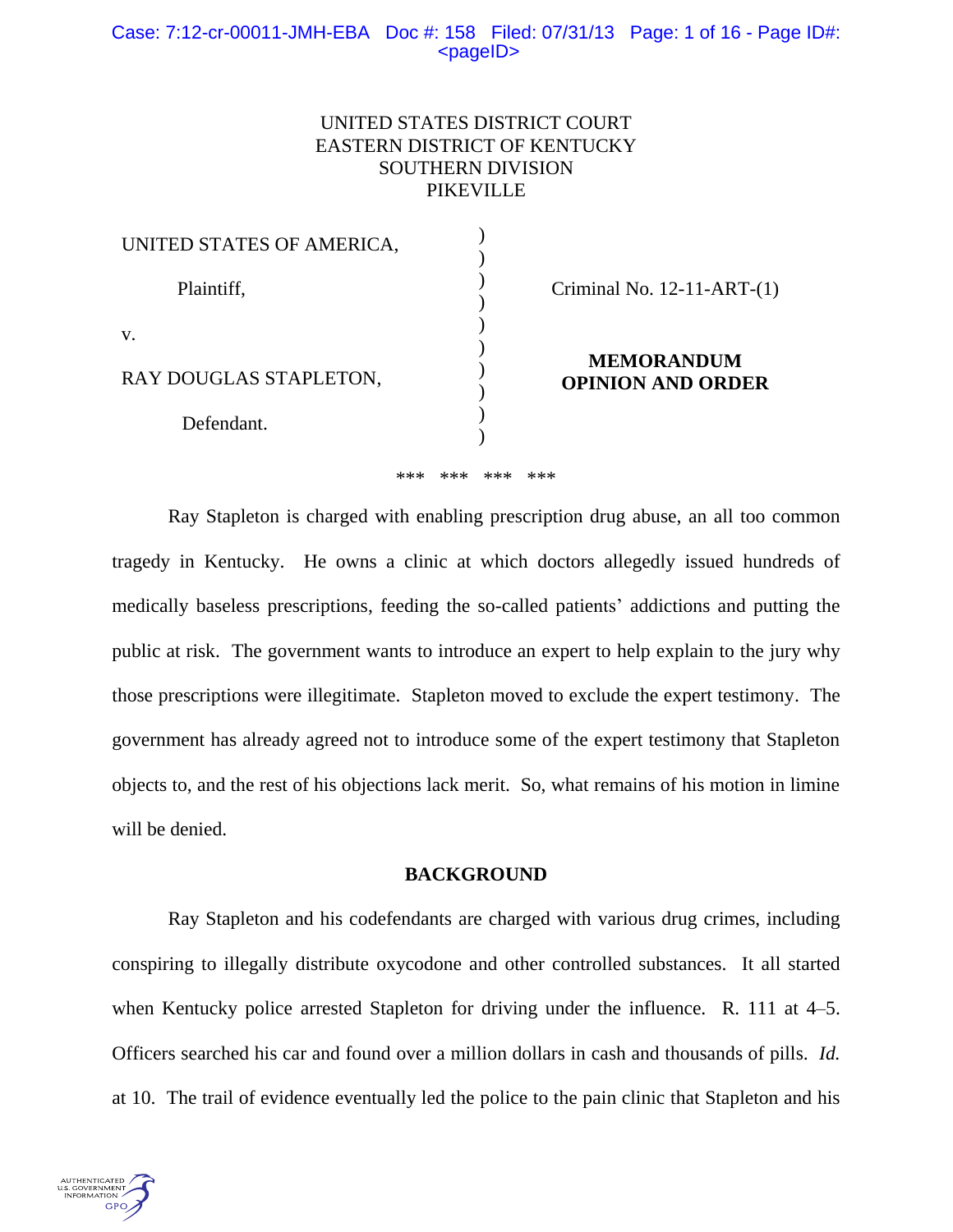## Case: 7:12-cr-00011-JMH-EBA Doc #: 158 Filed: 07/31/13 Page: 2 of 16 - Page ID#:  $<$ pageID $>$

wife owned and operated. *Id.* The government says the Stapletons' pain clinic was the hub of a large drug conspiracy where two doctors issued a high volume of medically baseless prescriptions. *Id.* at 1. These doctors, Dr. Stephen Arny and Dr. Emmanuel Acosta, were employees of the Stapletons. All four now stand accused of flooding their community with dangerously powerful and addictive drugs. *Id.*

To prove that the defendants knowingly distributed unnecessary prescriptions, the government seeks to introduce Dr. D. Paul Harries, a pain specialist, as an expert. His proposed testimony boils down to one basic conclusion: Dr. Arny's and Dr. Acosta's prescriptions were not the product of genuine medical treatment. On the way to this bottom line, Dr. Harries forms two crucial opinions. First, the doctors did not comply with the relevant medical standards for treatment and documentation. And second, the pace, volume, and mix of their prescriptions have no legitimate medical purpose. Dr. Harries' opinions were initially developed in two reports he prepared at the request of the Kentucky Board of Medical Licensure. *See* R. 140-2 (Dr. Arny); R. 140-3 (Dr. Acosta). The reports analyze each doctor's respective treatment records. Based on those records, Dr. Harries finds large departures from medical norms that suggest illegal drug dealing. Relying on Dr. Harries's written reports, Ray Stapleton objects that his expert testimony is inadmissible. R. 45. In particular, Stapleton argues that: 1) Dr. Harries' testimony would run afoul of Rules 702 and 703 of the Federal Rules of Evidence, *id.* at 2–4; 2) Dr. Harries' opinions address ultimate legal issues properly left for the jury, *id.* at 3; 3) the government has failed to identify with sufficient specificity the data upon which Dr. Harries bases his expert opinions, *id.* at 4–5; and 4) the government has failed to provide defense counsel with that data, *id.* at 5–6. The Court held a *Daubert* hearing on July 2, 2013. *See* R. 139.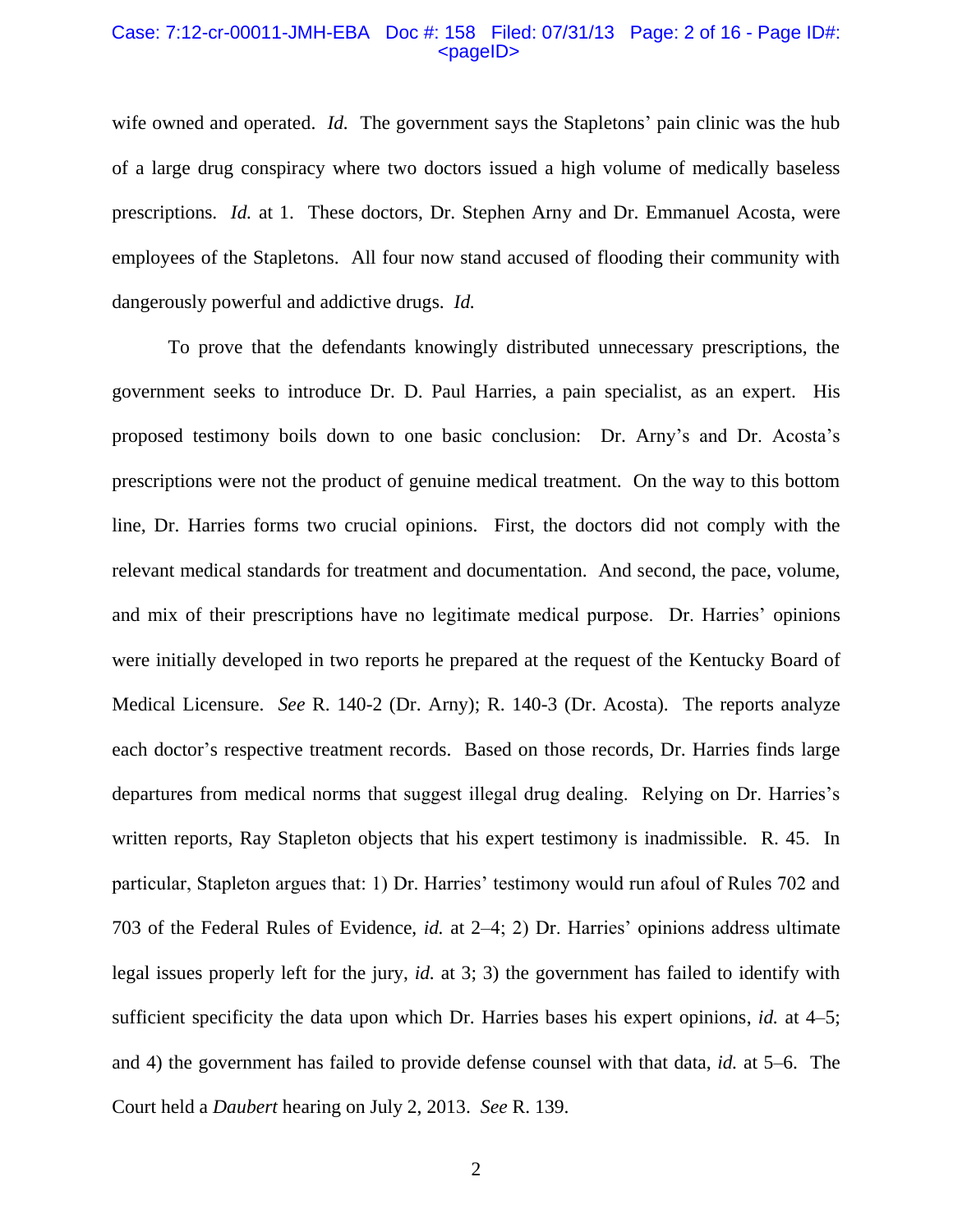#### Case: 7:12-cr-00011-JMH-EBA Doc #: 158 Filed: 07/31/13 Page: 3 of 16 - Page ID#:  $<$ pageID $>$

At the *Daubert* hearing, the government addressed a number of Stapleton's concerns. Counsel for the United States agreed that Dr. Harries would steer clear of almost all the contested words or phrases potentially expressing legal conclusions. *See* R. 142 at 97, 100– 101. In addition to these concessions, the United States clarified that it seeks only to introduce some of the conclusions described in Dr. Harries's written reports, not the reports themselves. *Id.* at 97; *see also Engebretsen v. Fairchild Aircraft Corp.*, 21 F.3d 721, 728 (6th Cir. 1994) ("Rule 702 permits the admission of expert opinion *testimony*[,] not opinions contained in documents prepared out of court."). With the most potentially troublesome conclusions off the table, Dr. Harries' testimony is admissible because Stapleton's remaining objections lack merit. Dr. Harries is qualified to opine on the topics specifically identified by the government at the *Daubert* hearing, namely: 1) whether the defendants' documentation and procedures satisfy medical standards and suggest an authentic doctor-patient relationship, and 2) whether their prescription patterns have a legitimate medical purpose. Finally, the government has fully satisfied its discovery obligations. The remainder of Stapleton's motion is accordingly denied.

#### **DISCUSSION**

## **I. Dr. Harries' Testimony Does Not Improperly Address "Ultimate Issues."**

Experts do not have free reign to opine on all "ultimate issues" to be decided by the jury. To be sure, Federal Rule of Evidence 704(a) provides that opinion testimony "is not objectionable because it embraces an ultimate issue to be decided by the trier of fact." Other rules, however, may still bar such testimony. For example, Rules 701 and 702 require that opinions be helpful to the trier of fact. *See* Fed. R. Evid. 704 Advisory Committee Notes. As a result, "testimony offering nothing more than a legal conclusion—i.e[.], testimony that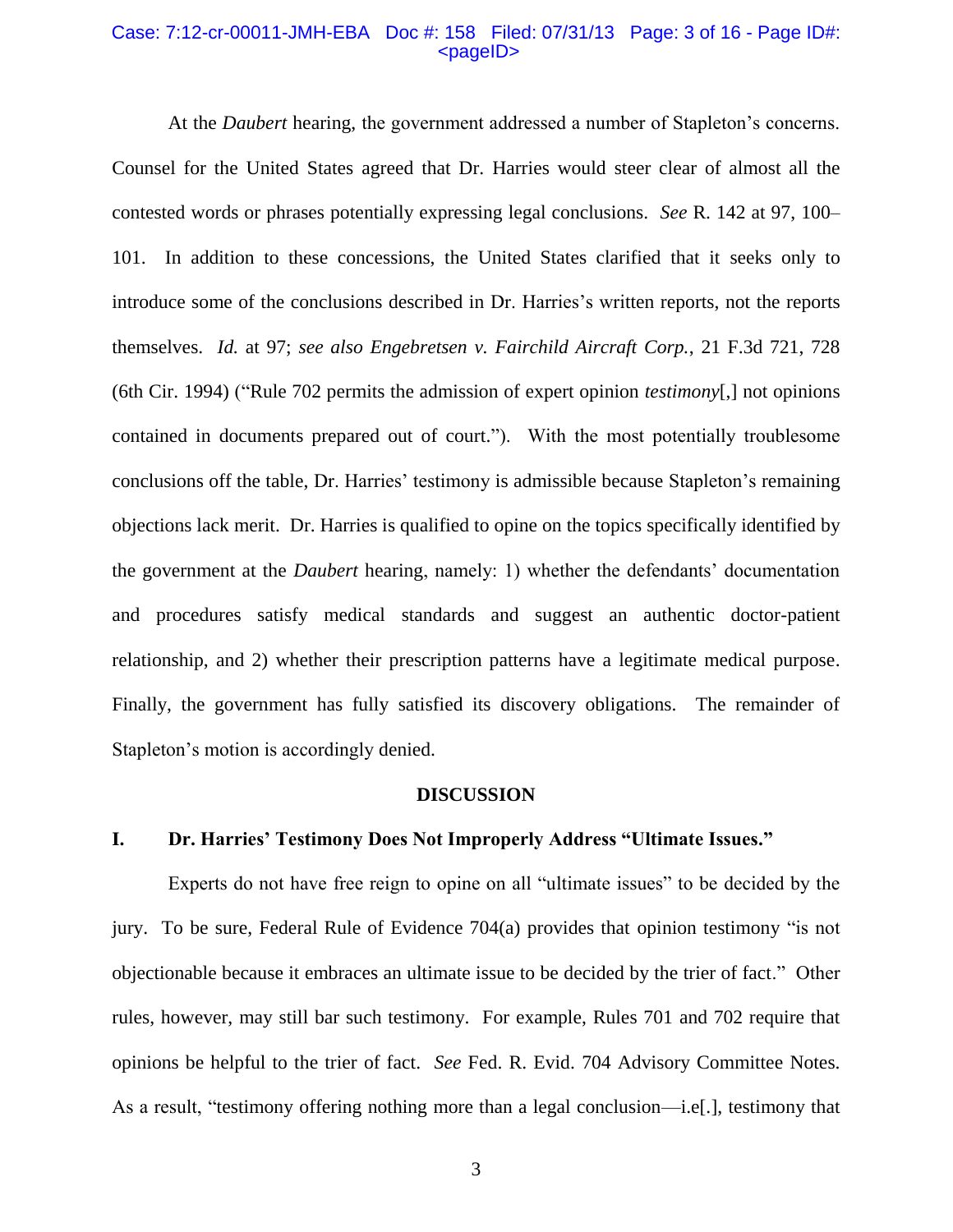## Case: 7:12-cr-00011-JMH-EBA Doc #: 158 Filed: 07/31/13 Page: 4 of 16 - Page ID#:  $<$ pageID $>$

does little more than tell the jury what result to reach—is properly excludable under the Rules." *Woods v. Lecureux*, 110 F.3d 1215, 1220 (6th Cir. 1997).

Stapleton argues that many of the opinions in Dr. Harries's written reports cross this line. He specifically objects to the following words and phrases: "negligence," "unacceptable," "legalized drug dealing," "beyond that of gross negligence," "reckless" indifference," "wanton indifference," "imminent danger," "criminal activity," and "Pill Mill." R. 45 at 4. Stapleton further asserts that such testimony would result in the improper introduction of character evidence. *Id.* 

Counsel for the United States agreed at the *Daubert* hearing that Dr. Harries will avoid all of the terms on Stapleton's list except "unacceptable." Dr. Harries intends to testify that Dr. Acosta's failure to document the medical necessity of his prescriptions is "unacceptable" for a physician. *See* R. at 140-3 at 2. Put in context, this word encompasses no more than the conclusion that Dr. Acosta's documentation failed to comport with sound medical practice. As used by Dr. Harries, "unacceptable" has no legal connotation, nor does it "tell the jury what result to reach." *Woods*, 110 F.3d at 1219. Stapleton's objection to the word "unacceptable" is accordingly rejected.

The Court need not analyze the remaining terms on Stapleton's list. Based on the government's concession, Dr. Harries will steer clear of terms that might have legal connotations or potentially suggest a judgment of guilt. Stapleton's objections to the remaining terms are therefore moot.

## **II. Dr. Harries' Testimony Is Admissible Under Federal Rule of Evidence 702.**

Rule 702 of the Federal Rules of Evidence charges the Court with a "'gatekeeping role' in screening the reliability of expert testimony." *Tamraz v. Lincoln Elec. Co.*, 620 F.3d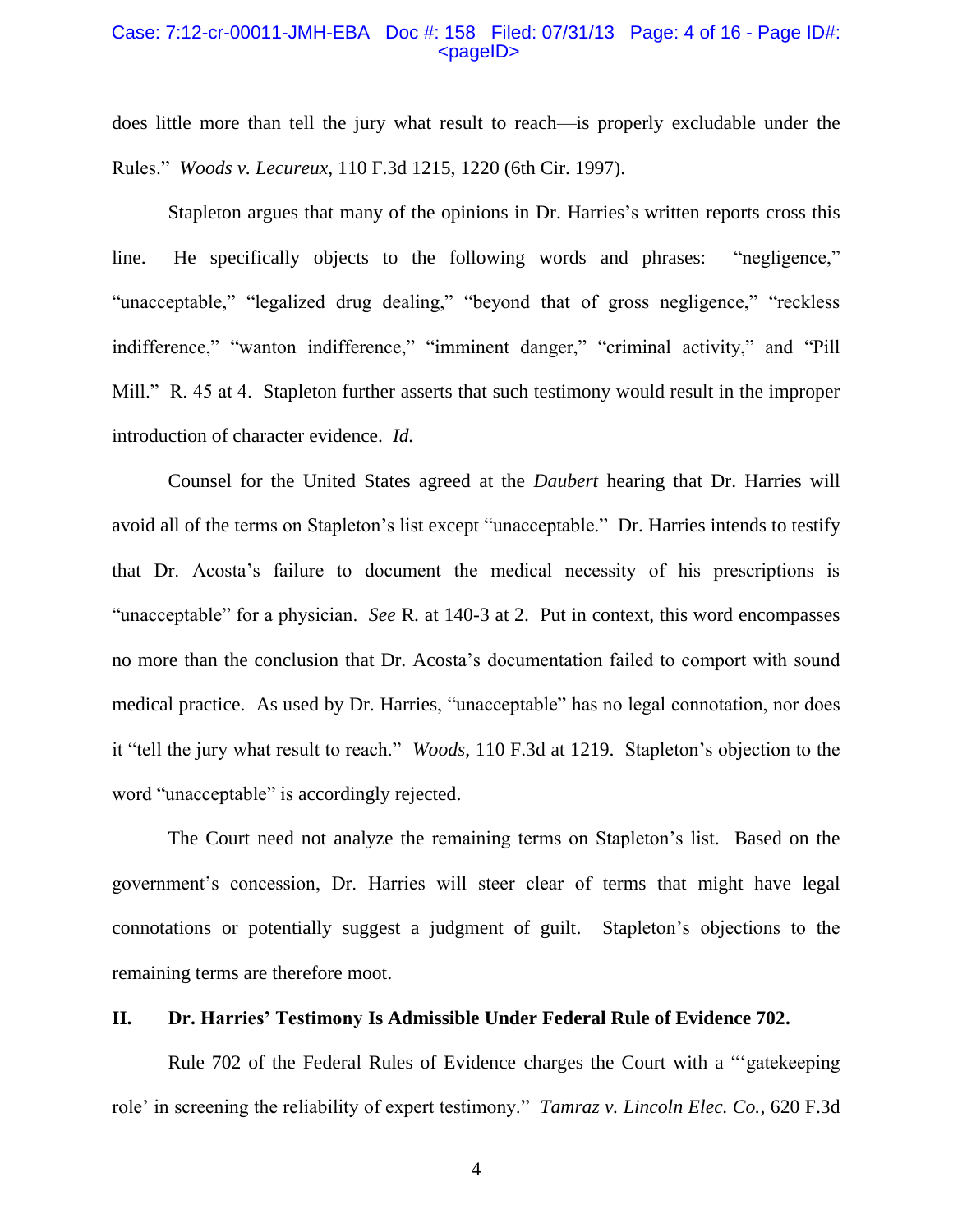## Case: 7:12-cr-00011-JMH-EBA Doc #: 158 Filed: 07/31/13 Page: 5 of 16 - Page ID#:  $<$ pageID $>$

665, 668 (6th Cir. 2010) (quoting *Daubert v. Merrell Dow Pharms., Inc.*, 509 U.S. 579, 597 (1993)). Expert testimony satisfies Rule 702 only if it meets three requirements: (1) the witness is qualified by "knowledge, skill, experience, training, or education"; (2) the expert's testimony is relevant, meaning that "it 'will assist the trier of fact to understand the evidence or to determine a fact in issue'"; and (3) the testimony is reliable. *In re Scrap Metal Antitrust Litig.*, 527 F.3d 517, 528–29 (6th Cir. 2008) (quoting Fed. R. Evid. 702). As the proponent of the expert testimony, the government must establish its admissibility by a preponderance of the evidence. *Nelson v. Tenn. Gas Pipeline Co.*, 243 F.3d 244, 251 (6th Cir. 2001) (citing *Daubert*, 509 U.S. at 592 n.10).

Even though Stapleton does not address the reliability of Dr. Harries's testimony, the Court's duty as gatekeeper remains. *See United States v. Thomas*, 223 F. App'x 447, 457 (6th Cir. 2007) (noting that even when an expert opinion is unopposed, it is error not to conduct *Daubert* analysis). The Court is satisfied that Dr. Harries meets the requirements of Rule 702.

**Dr. Harries's Credentials:** Dr. Harries is qualified to testify as an opinion witness in this case. In light of the government's concessions, Dr. Harries's proposed testimony will be limited to medical legitimacy and professional standards. Both subjects are well within his area of expertise. Since he decided not to press the issue in his briefs or at the *Daubert*  hearing, Stapleton has offered no basis for questioning Dr. Harries's qualifications—with good reason. Dr. Harries's qualifications are impressive. He received his medical degree in 1986 from the University of Wales College of Medicine in Cardiff, Great Britain. *See* R. 140-1 at 1. After training overseas for more than a decade, he completed a four-year residency in 2003 with the University of Kentucky Department of Physical Medicine and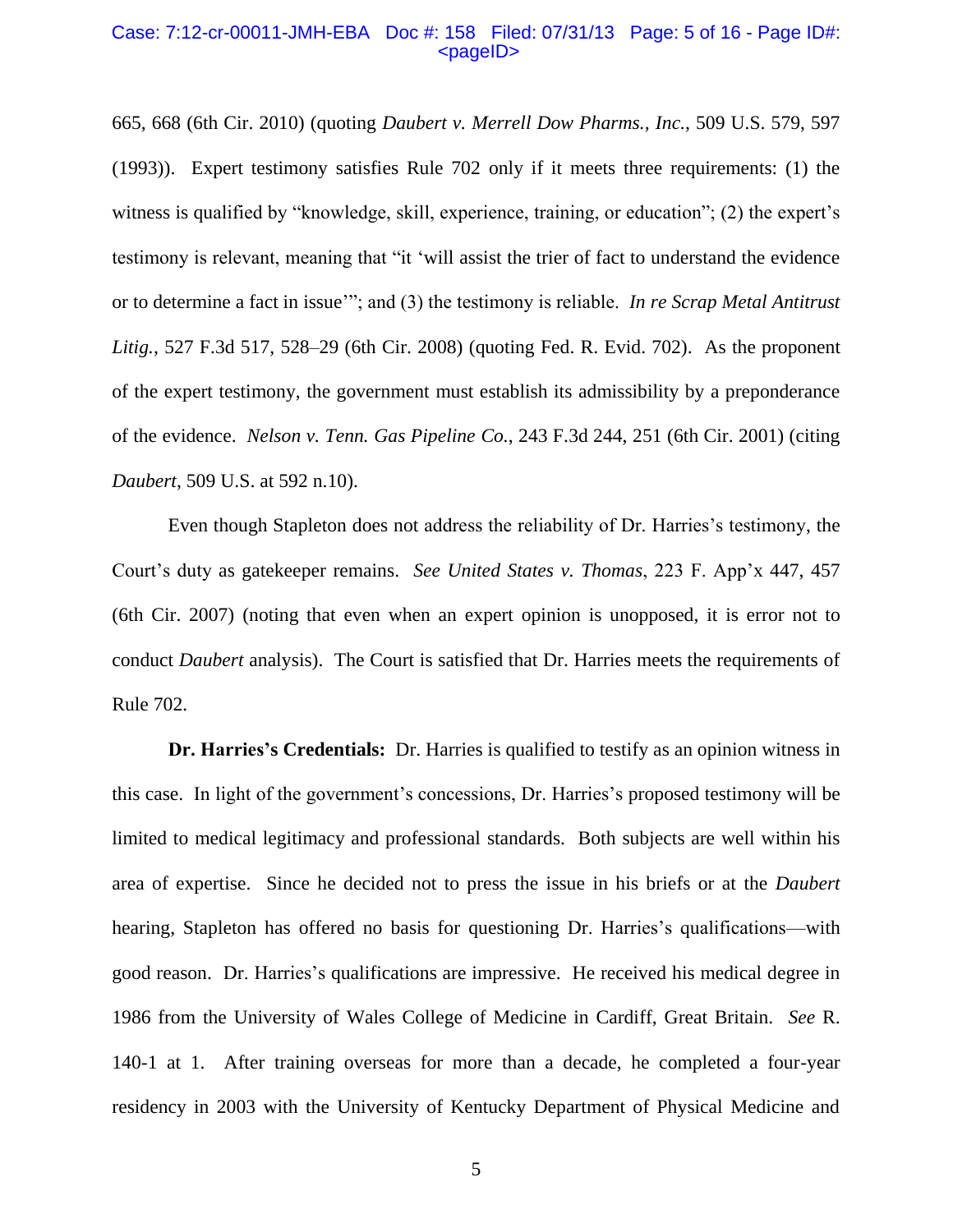#### Case: 7:12-cr-00011-JMH-EBA Doc #: 158 Filed: 07/31/13 Page: 6 of 16 - Page ID#:  $<$ pageID $>$

Rehabilitation. *Id.* Dr. Harries is a board certified specialist in pain medicine with a master's degree in that specialty. *Id.* Since his residency, Dr. Harries' practice has focused exclusively on pain treatment. *Id.* He now maintains a solo pain practice, Hamburg Pain, in Lexington, Kentucky. *Id.*

Dr. Harries's extensive training and experience qualify him to testify to the medical necessity of a course of treatment for pain, including any prescriptions. First, his education and board certification in pain treatment indicate he has ample knowledge to assess whether a pattern of prescriptions is within a normal range or is otherwise an outlier. Second, Dr. Harries is a practicing pain specialist and has spent his entire career as an independent physician—nearly a decade—in that specialty. *See id.* As he testified, his current practice at Hamburg Pain routinely involves prescription treatment. *See* R. 142 at 12 ("[W]e pretty much do everything for pain management, from pharmacology to pumps."). Dr. Harries's day-to-day experience confirms he has a sufficient knowledge base. He has seen more than enough patients to comment on typical cases and appropriate prescription treatment.

Dr. Harries is also qualified to testify as to whether a given set of medical records suggests a genuine doctor-patient relationship. He is familiar with the relevant standards of treatment and recordkeeping, since he complies with those standards every day as a practicing pain specialist. The standards vary in part by specialty: Basic standards of treatment and documentation apply to all doctors, while certain additional standards apply only to doctors treating pain. *See id.* at 14, 19–20, 47–48, 50, 67. As a physician, Dr. Harries is qualified to testify as to whether Drs. Arny and Acosta met the lowest common denominator. *See id.* at 14. And, as to pain-specific treatment standards, Dr. Harries regularly applied in his own practice the same guidelines governing Dr. Arny and Dr. Acosta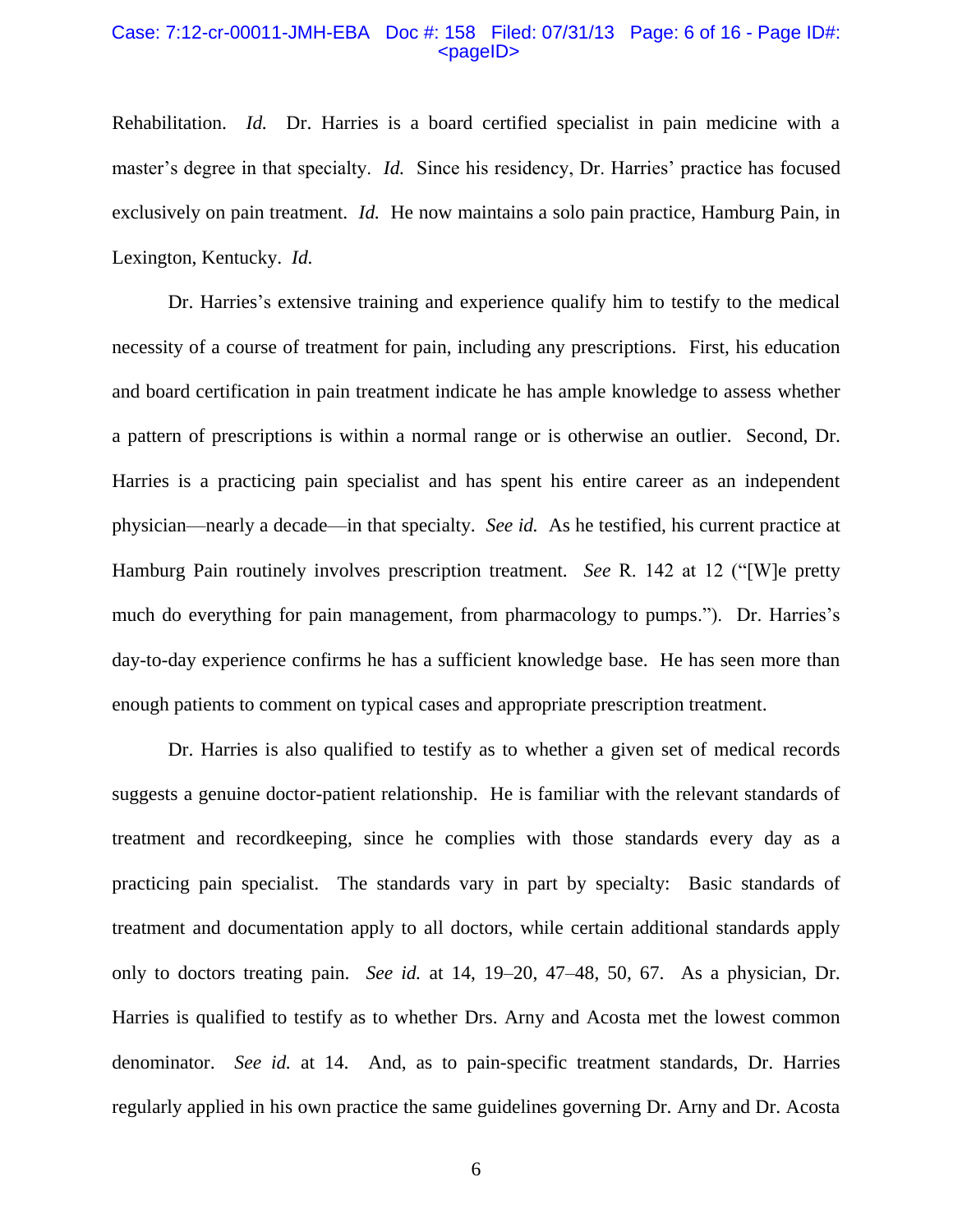## Case: 7:12-cr-00011-JMH-EBA Doc #: 158 Filed: 07/31/13 Page: 7 of 16 - Page ID#:  $<$ pageID $>$

during the conduct in question. His practical experience suggests he understands the treatment and documentation standards for pain specialists and what it takes to satisfy them. Because Dr. Harries knows what doctors generally, and pain specialists specifically, should do, he is qualified to opine whether Dr. Arny and Dr. Acosta met the relevant standards.

**The Relevance of Dr. Harries's Testimony:** Because Dr. Harries's testimony "will assist the trier of fact to understand the [medical legitimacy of the defendants' prescriptions]," it is relevant for the purposes of Rule 702. *See In re Scrap Metal Antitrust Litig.*, 527 F.3d at 528–29 (defining relevance in the *Daubert* context). Put yourself in the mind of a typical juror. You have been to the doctor and received prescriptions numerous times, but you have no more than a superficial knowledge of how the doctor develops and documents your treatment. You do not have the foggiest idea of how he should treat all his other patients, and you would not know this even if you had their medical records. That goes double for powerful prescription drugs, since they are prescribed less often, and you might never encounter them in your daily life. For this reason, opinion testimony from physicians is generally permissible in controlled substances cases. *United States v. Kirk*, 584 F.2d 773, 785 (6th Cir. 1978). This specifically includes testimony "to establish the 'generally acceptable standards of medical practice for issuing prescriptions.'" *United States v. Hughes*, 895 F.2d 1135, 1144 (6th Cir. 1990) (quoting *Kirk*, 584 F.2d at 785) (internal quotations omitted)); *see also United States v. Word*, 806 F.2d 658, 663 (6th Cir. 1986) ("[E]xpert testimony as to legitimate medical purpose and in the usual course of professional practice may be helpful to a jury . . . ." (internal quotation marks omitted)). Because these standards are beyond the ken of the typical juror, Dr. Harries's testimony will prove helpful to the jury in this case. It is thus relevant under Rule 702.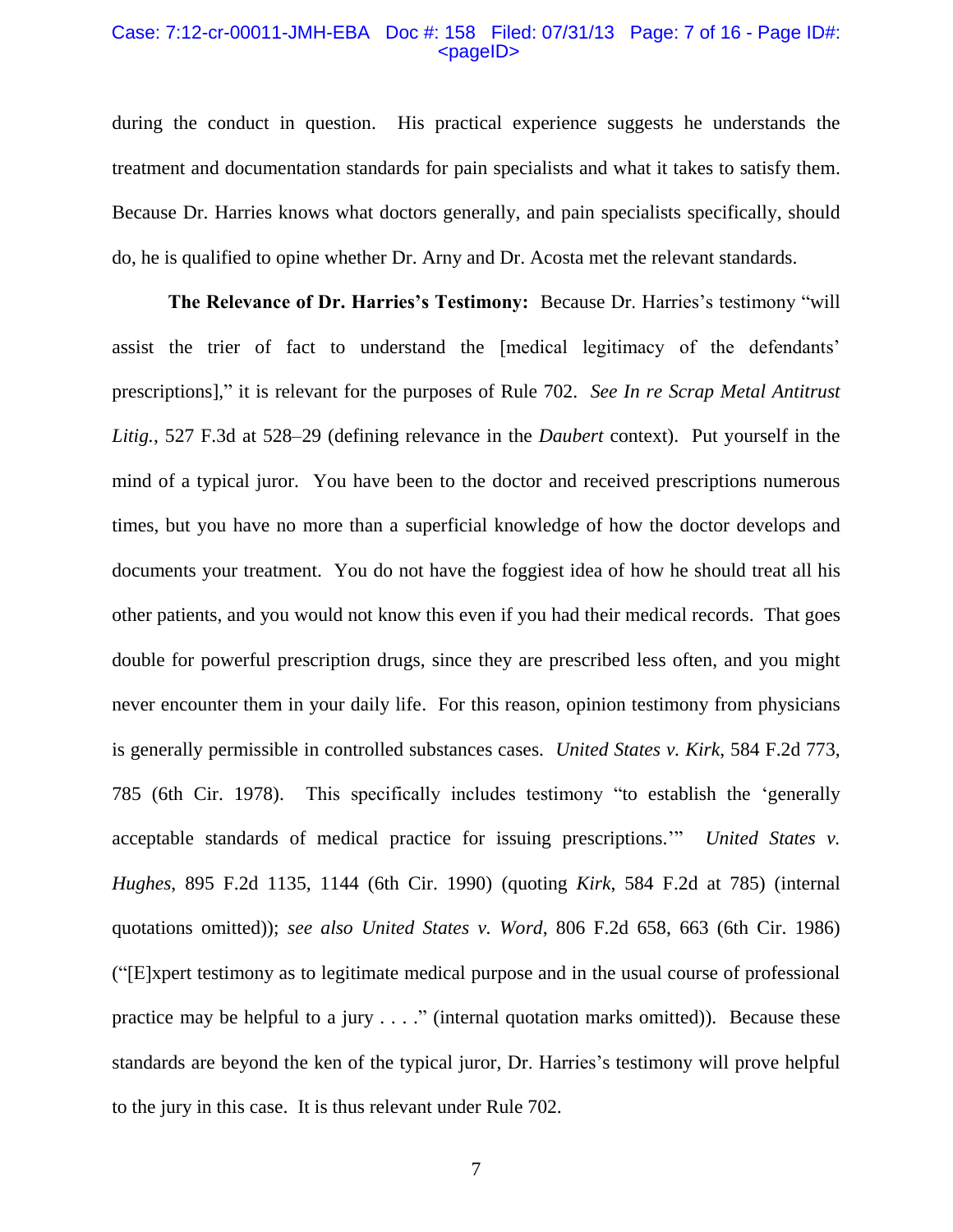## Case: 7:12-cr-00011-JMH-EBA Doc #: 158 Filed: 07/31/13 Page: 8 of 16 - Page ID#:  $<$ pageID $>$

**The Reliability of Dr. Harries's Testimony:** Before assessing the reliability of Dr. Harries's opinion, it is crucial to understand his basic method. The bottom line of his testimony is that Dr. Arny's and Dr. Acosta's prescriptions do not reflect genuine medical treatment. To reach this conclusion Dr. Harries makes two comparisons. First, he compares the doctors' documentation practices to the medical standards governing doctors generally, and pain specialists specifically. Second, he compares the doctors' prescription patterns to what one would expect for a typical doctor in their shoes. Finding the doctors' conduct drastically different from medical norms on both counts, Dr. Harries ultimately concludes that their prescriptions are not backed by a genuine doctor-patient relationship or legitimate medical purpose.

To satisfy Rule 702, both Dr. Harries's methods and his conclusions must be reliable. In judging the reliability of his methods, the Court primarily looks to the *Daubert* factors. *See* 509 U.S. at 593–94. But not every factor applies in each case. *See Surles ex rel. Johnson v. Greyhound Lines, Inc.*, 474 F.3d 288, 295 (6th Cir. 2007) (holding that the Court's "gatekeeping inquiry is context-specific and must be tied to the facts of a particular case" (quotation omitted)). Only three are relevant here. Two come directly from *Daubert*  itself: the risk of error in the expert's method and the general acceptance of that method in the appropriate field. *See* 509 U.S. at 593–94. The last does not come from *Daubert*, but from the Sixth Circuit: whether the expert's findings came out of his independent research or were prepared for the purposes of litigation. *See Smelser v. Norfolk S. Ry.*, 105 F.3d 299, 303 (6th Cir. 1997). Even if Dr. Harries's methods are reliable, however, the Court must also ensure that his conclusions reasonably follow from his methods. *See Tamraz v. Lincoln Elec. Co.*, 620 F.3d 665, 671 (6th Cir. 2010) (rejecting an expert's conclusions as too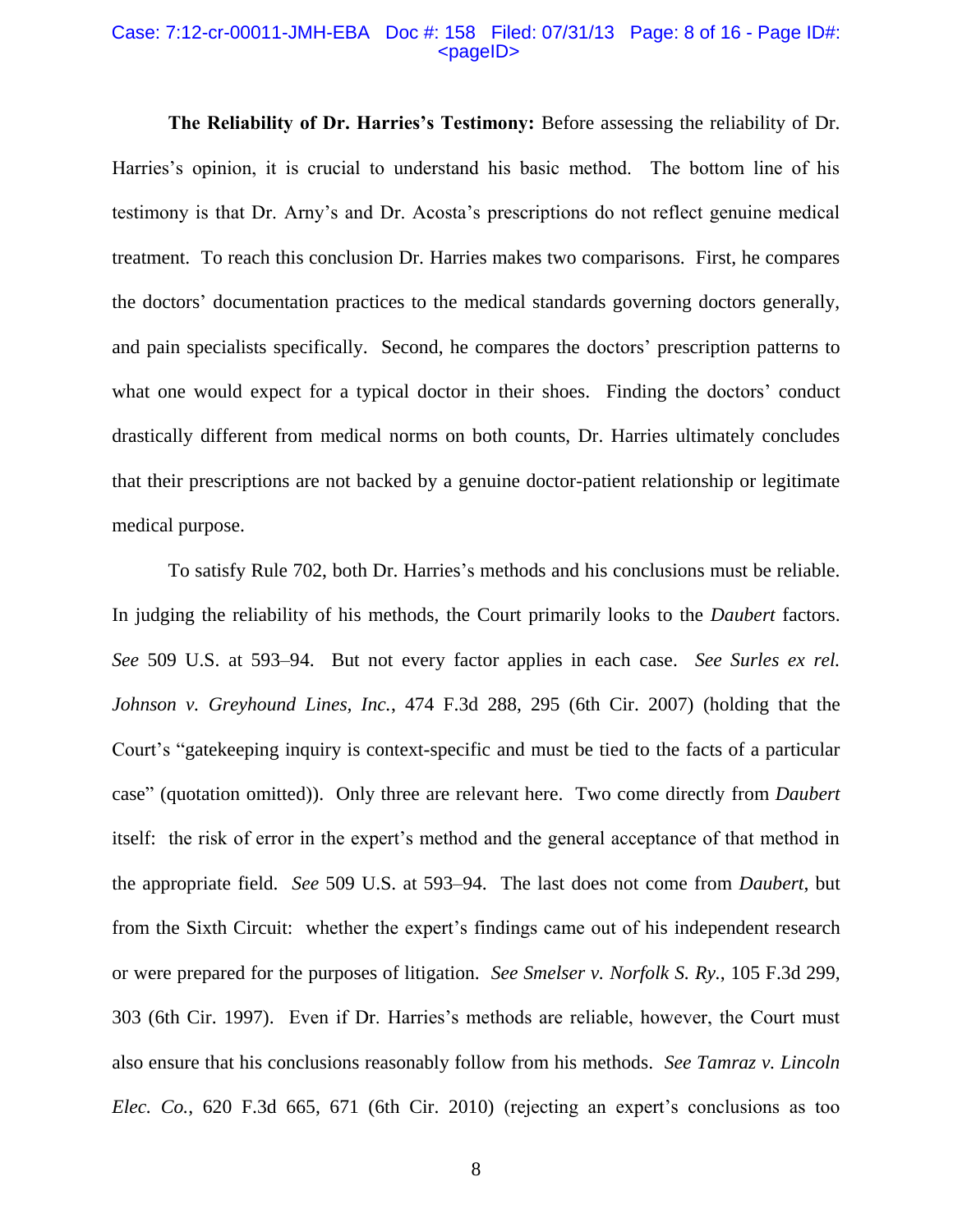## Case: 7:12-cr-00011-JMH-EBA Doc #: 158 Filed: 07/31/13 Page: 9 of 16 - Page ID#:  $<$ pageID $>$

speculative and attenuated). In other words, Dr. Harries's opinions must be the product of a reliable *application* of an otherwise acceptable method. *See Gen. Elec. Co. v. Joiner*, 522 U.S. 136, 146 (1997) ("[C]onclusions and methodology are not entirely distinct from one another. . . . A court may conclude that there is simply too great an analytical gap between the data and the opinion proffered.").

Dr. Harries's overall method is reliable in theory. His comparative approach is intuitive: Where there is smoke, there is fire. Here, the smoke is sub-standard recordkeeping and an abnormal pace, volume, and mix of strong prescriptions. This reasonably suggests fire: the lack of a genuine treating relationship supported by a legitimate medical purpose. It is hard to quibble with this straightforward logic. What matters then is the reliability of each step in Dr. Harries's analysis. First, Dr. Harries needs a reliable baseline for comparison that reflects what one would expect for doctors such as Dr. Arny and Dr. Acosta. Then he needs a reliable assessment of the defendants' actual treatment and documentation practices. Finally, his conclusions must be at least plausibly supported by a gap between the expected and the actual.

Well-accepted documentation and treatment standards applying to pain specialists are a reliable baseline for Dr. Harries's comparisons. Dr. Harries first draws on best practices inherent in "the basic practice of medicine," common to all doctors. *See* R. 142 at 47–48, 50. All physicians must, for example, examine patients, discuss their symptoms, come to at least an initial diagnosis, establish a treatment plan, and document all of the above. *Id.* at 14, 19– 20, 50, 67. Since these practices are universal, it is reliable to conclude that their regular absence suggests the lack of a sincere treating relationship. Dr. Harries also draws on standards specifically governing pain specialists. For example, he applies the Kentucky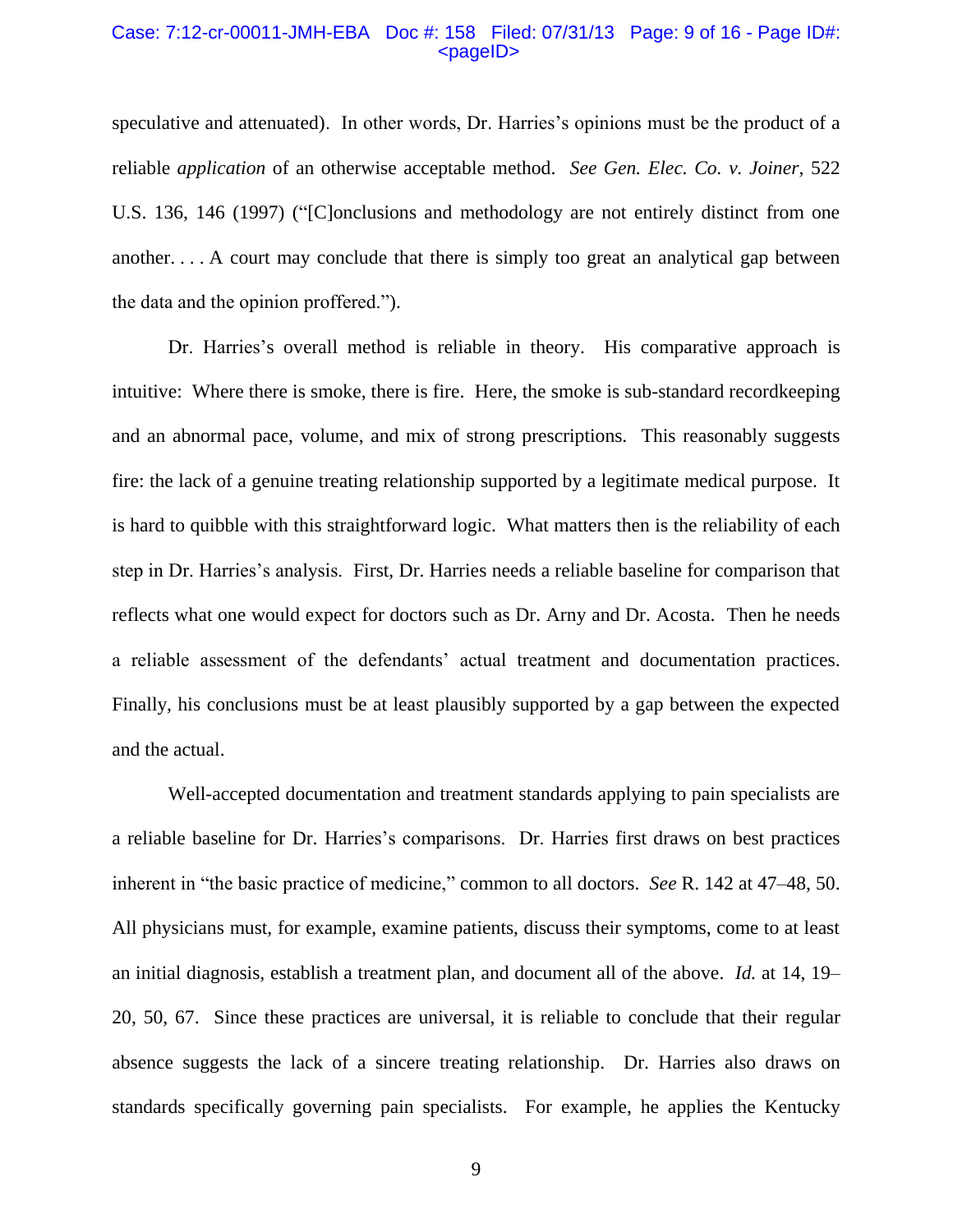## Case: 7:12-cr-00011-JMH-EBA Doc #: 158 Filed: 07/31/13 Page: 10 of 16 - Page ID#:  $<$ pageID $>$

Board of Medical Licensure's current guidance on the use of controlled substances in pain treatment. *Id.* at 46–48. Among its provisions, that guidance requires a complete medical history, evaluation of the nature and intensity of pain, consideration of alternatives to addictive drugs, a written treatment plan, an addiction risk assessment, and extensive documentation. *See* R. 140-4.<sup>1</sup> Developed by peer doctors, the Kentucky Board's opinion is by definition generally accepted among the pain medicine community. Since Dr. Acosta and Dr. Arny are expected to follow the standards applying to their specialty, their consistent failure to do so reasonably suggests the absence of genuine medical treatment. Dr. Harries's baseline for evaluating the defendants' treatment and documentation practices is thus reliable.

Dr. Harries's experience as a board-certified pain specialist is also a reliable basis for defining a normal range of treatment against which he may compare the defendants' prescription patterns. Dr. Harries may draw on his medical training to identify typical ailments and reasonable treatments for those ailments because that is the bread and butter of his pain practice. In nearly a decade spent treating pain, Dr. Harries has seen many patients. His practice thus serves as a large, and likely representative, sample of Kentucky patients. As a result, it is reliable to use his own treatment pace, volume, and mix as the baseline against which to compare those of Dr. Arny and Dr. Acosta. If there is a substantial difference between his practices and the doctors' practices, it is sound to conclude that a legitimate medical purpose does not support the defendants' prescriptions.

 $\overline{a}$ 

<sup>&</sup>lt;sup>1</sup> This guidance remains unchanged today. *See Opinion Regarding the Use of Controlled Substances in Pain Treatment*, Kentucky Board of Medical Licensure (October 10, 2008), available http://www.kbml.ky.gov/NR/rdonlyres/B0538843-6E6D-48B2-B67B-

A5D0E6C37C77/0/BoardOpinionUseofControlledSubstances.pdf, accessed July 12, 2013. The opinion lists when it has been modified since its original adoption. It appears this version was current at the time of Dr. Harries' review.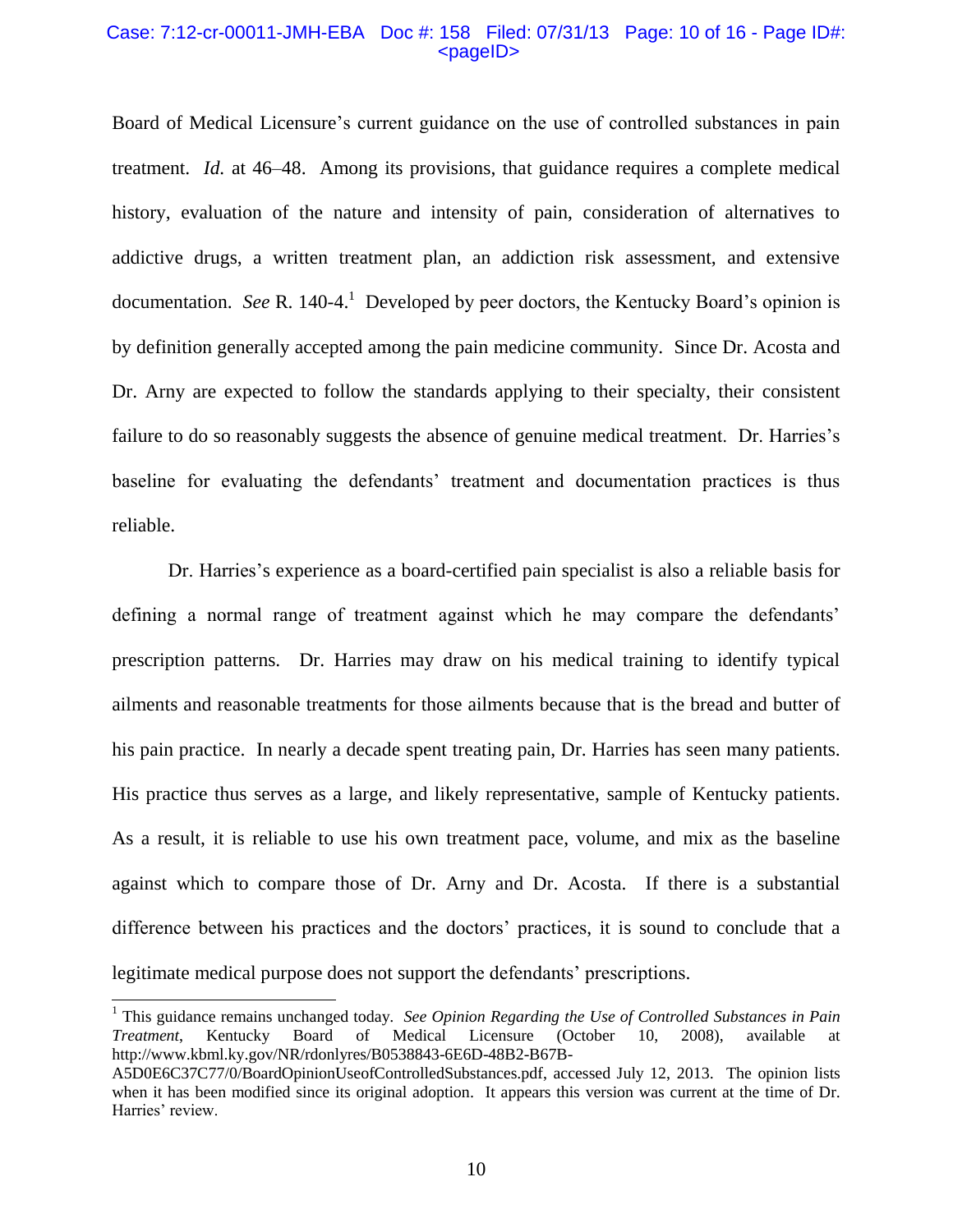#### Case: 7:12-cr-00011-JMH-EBA Doc #: 158 Filed: 07/31/13 Page: 11 of 16 - Page ID#:  $<$ pageID $>$

Like his baselines, Dr. Harries's assessments of Dr. Arny's and Dr. Acosta's conduct are also reliable. As Dr. Harries testified at the *Daubert* hearing, he based his opinions largely on the doctors' medical charts and records of treatment. These sources are universally accepted across medicine and are plainly reliable. One potential problem: Dr. Harries reviewed only a sample of the defendants' charts, provided by the Kentucky Medical Board. Dr. Harries acknowledged that the Medical Board's process of selecting charts for review might not always produce a representative sample. In other words, there is a chance in a given case that the charts do not paint an accurate picture of a doctor's overall treatment patterns. They might reflect only extreme or unusual cases. An unrepresentative sample would make Dr. Harries's conclusions unreliable. However, Dr. Harries strongly dismissed that possibility in this case.

In light of Dr. Arny's and Dr. Acosta's comprehensive treatment record, the risk of an unrepresentative sample is quite small. Dr. Harries testified that based on each doctor's Kentucky All Schedule Prescription Electronic Reporting ("KASPER") reports, their full prescription history corroborates his findings. KASPER monitors all prescriptions dispensed within the state. A KASPER report shows a doctor's entire prescription record. The sample charts, Dr. Harries explained, reflect the defendants' "typical case mix," and, with rare exception, follow "exactly the pattern  $\dots$  in the KASPER for every patient." R. 142 at 41– 42. The chart sample was thus a fair cross-section of their full treatment histories. Having eliminated the risk of an unrepresentative sample, Dr. Harries' assessments are sound because they are based on evidence fairly reflecting Dr. Arny's and Dr. Acosta's entire documentation and prescription record. To the extent there is any remaining doubt surrounding the representativeness of Dr. Harries's sample, the defendants are free, of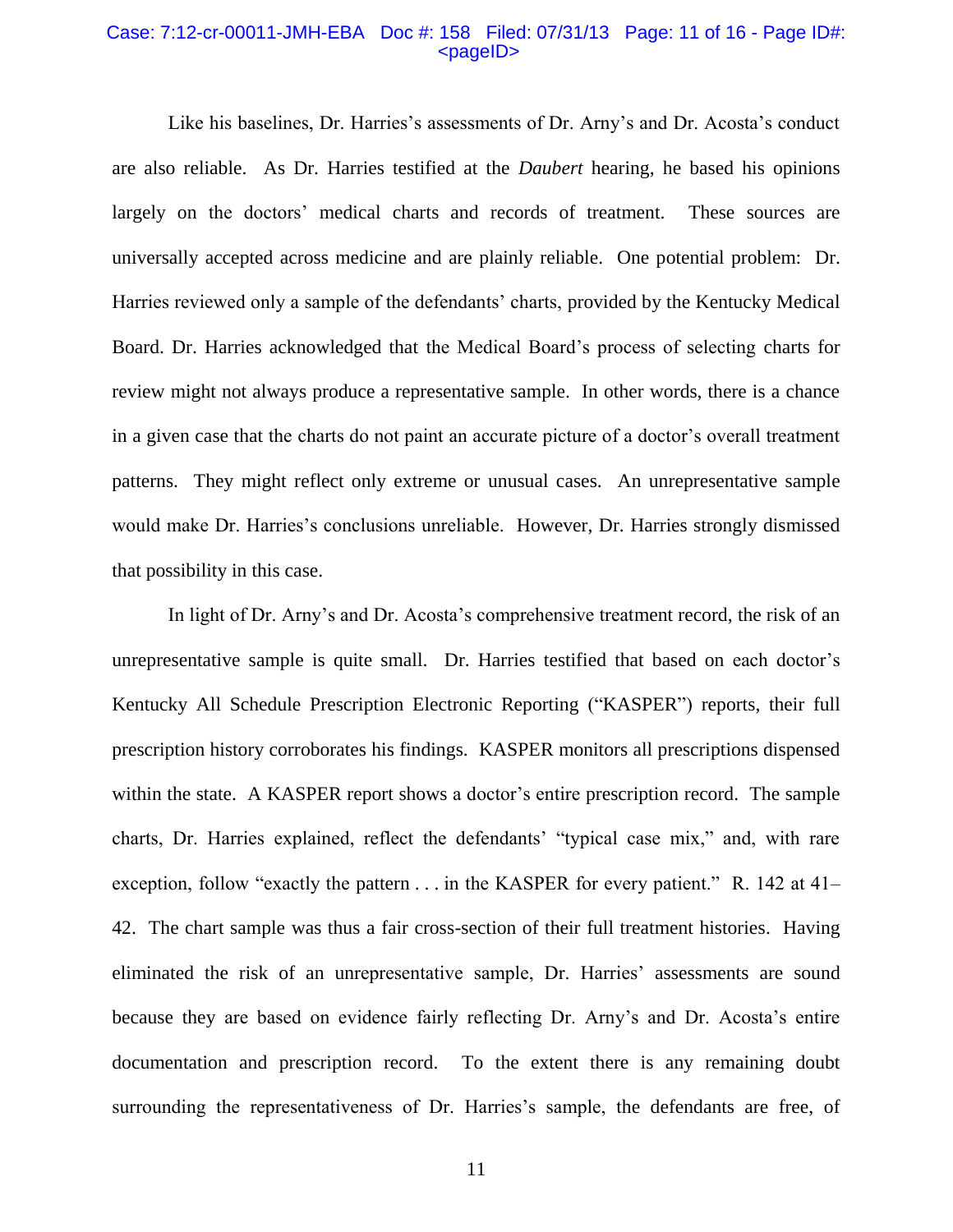#### Case: 7:12-cr-00011-JMH-EBA Doc #: 158 Filed: 07/31/13 Page: 12 of 16 - Page ID#:  $<$ pageID $>$

course, to raise the issue during cross-examination. *See Daubert*, 509 U.S. at 596 ("Vigorous cross-examination, presentation of contrary evidence, and careful instruction on the burden of proof are the traditional and appropriate means of attacking [debatable] but admissible evidence.").

Finally, Dr. Harries developed his findings in an impartial and professional manner, which further bolsters its reliability. Dr. Harries originally formed his opinions regarding Dr. Arny's and Dr. Acosta's prescription patterns in two reports for the Kentucky Medical Board. These reports were not prepared at the request of the United States Attorney or for the purpose of testifying in this case. R. 142 at 44. Dr. Harries does not seek out opportunities to testify as an expert witness. *Id.* at 71 ("I don't look for this kind of stuff."). His bottom line is fully supported by the data he reviewed: The gap between Dr. Arny's and Dr. Acosta's conduct and medical norms is large. Since the defendants have not presented any evidence casting the impartiality of Dr. Harries' method, application, or conclusions in doubt, nothing in Rule 702 prohibits Dr. Harries from offering his opinion.

### **III. Dr. Harries's Opinions Do Not Violate Federal Rule of Evidence 703.**

Rule 703 provides that facts and data relied upon by an expert need not be admissible if they are of the type that "experts in the particular field would reasonably rely on . . . in forming an opinion." *See* Fed. R. Evid. 703. Stapleton argues that Dr. Harries' testimony is not protected by Rule 703 because it relies on hearsay from a police investigation report that a doctor would not normally use to judge the medical necessity of the defendants' conduct. *See* R. 45 at 3–4. He further complains that Dr. Harries cannot rely on this report because it was prepared solely for the purpose of litigation. Stapleton and Dr. Harries agree that it is not usually reasonable for doctors to rely on police reports or hearsay from informants. *See*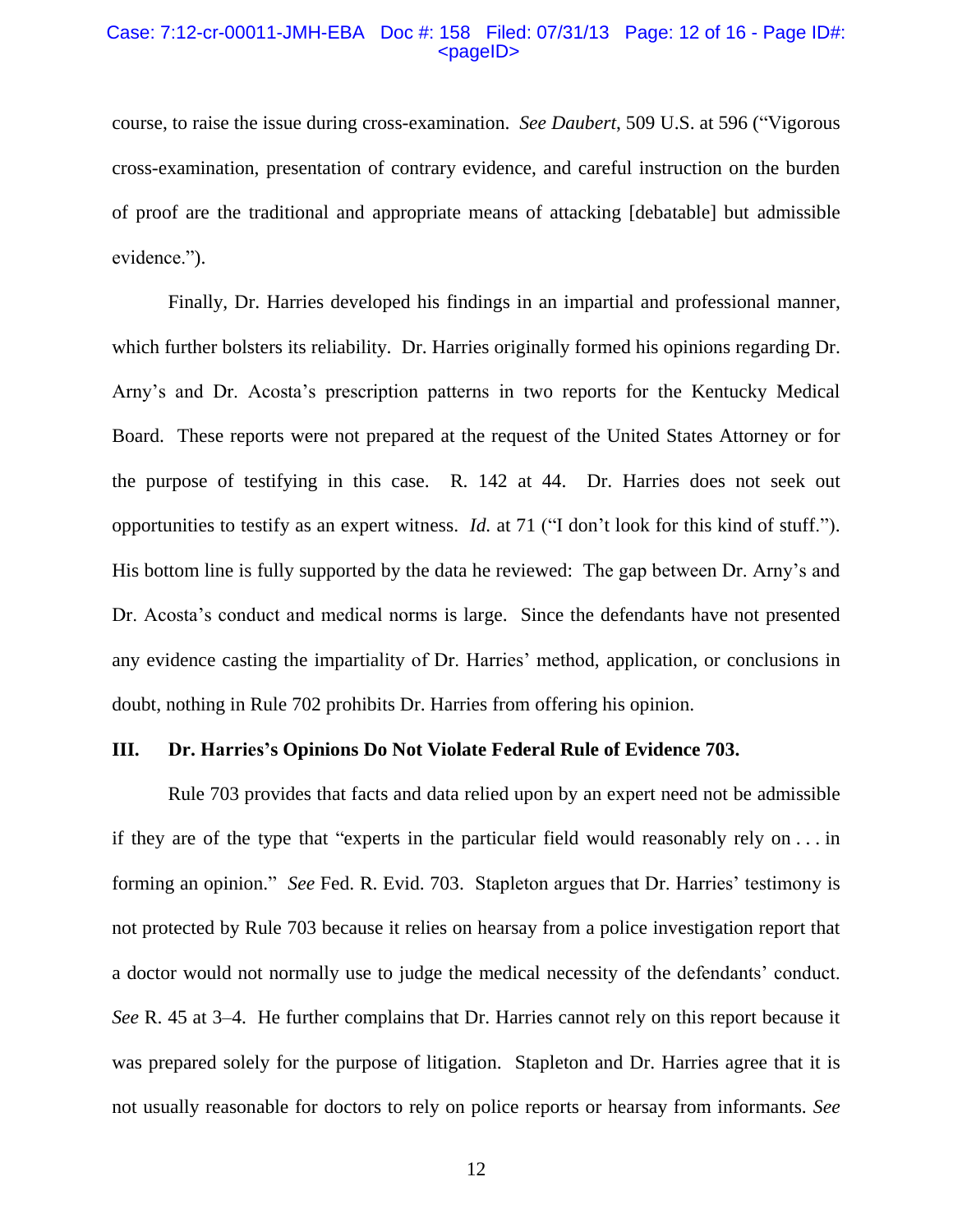#### Case: 7:12-cr-00011-JMH-EBA Doc #: 158 Filed: 07/31/13 Page: 13 of 16 - Page ID#:  $<$ pageID $>$

R. 142 at 45–46. But there is no indication that Dr. Harries actually relied on the investigative report in forming his opinion. While he acknowledged reviewing it in his letters to the Kentucky Medical Board, none of his reasoning draws on the report. None of the secret informants or facts the defendant notes (such as cash seized) are mentioned in his medical analysis. Dr. Harries also expressly disavowed relying on this report. *Id.* at 44 ("The opinion is based upon the notes, any comments the physician has to make, and the KASPER. And that's it."). Merely reading a document does not amount to reliance in the sense relevant to Rule 703, so Stapleton's argument is without merit.

If the defendants' real concern is that the contents of the investigative report might be introduced because of Dr. Harries's testimony, there is no risk of that. Since the report is irrelevant to his opinion, there is no reason for it to come up during direct or crossexamination. Moreover, it cannot be used to bolster Dr. Harries's testimony because experts may not testify that their conclusions are corroborated by the opinions of others. *See Mike's Train House, Inc. v. Lionel, L.L.C.*, 472 F.3d 398, 409 (6th Cir. 2006) (collecting cases).

### **IV. The Government Has Fulfilled Its Discovery Obligations Under Rule 16(a).**

Stapleton contends that the United States has failed to meet its discovery obligations in two ways. First, he argues that the government has not described the basis for Dr. Harries's testimony with sufficient specificity. Although Stapleton offers no supporting citation, this presumably violates Federal Rule of Criminal Procedure  $16(a)(1)(G)$ , which governs expert witnesses. Second, he maintains the government has failed to provide documents that it must disclose. Again, the Court can only presume that Stapleton refers to Federal Rule of Criminal Procedure 16(a)(1)(E), which governs the production of documents.

13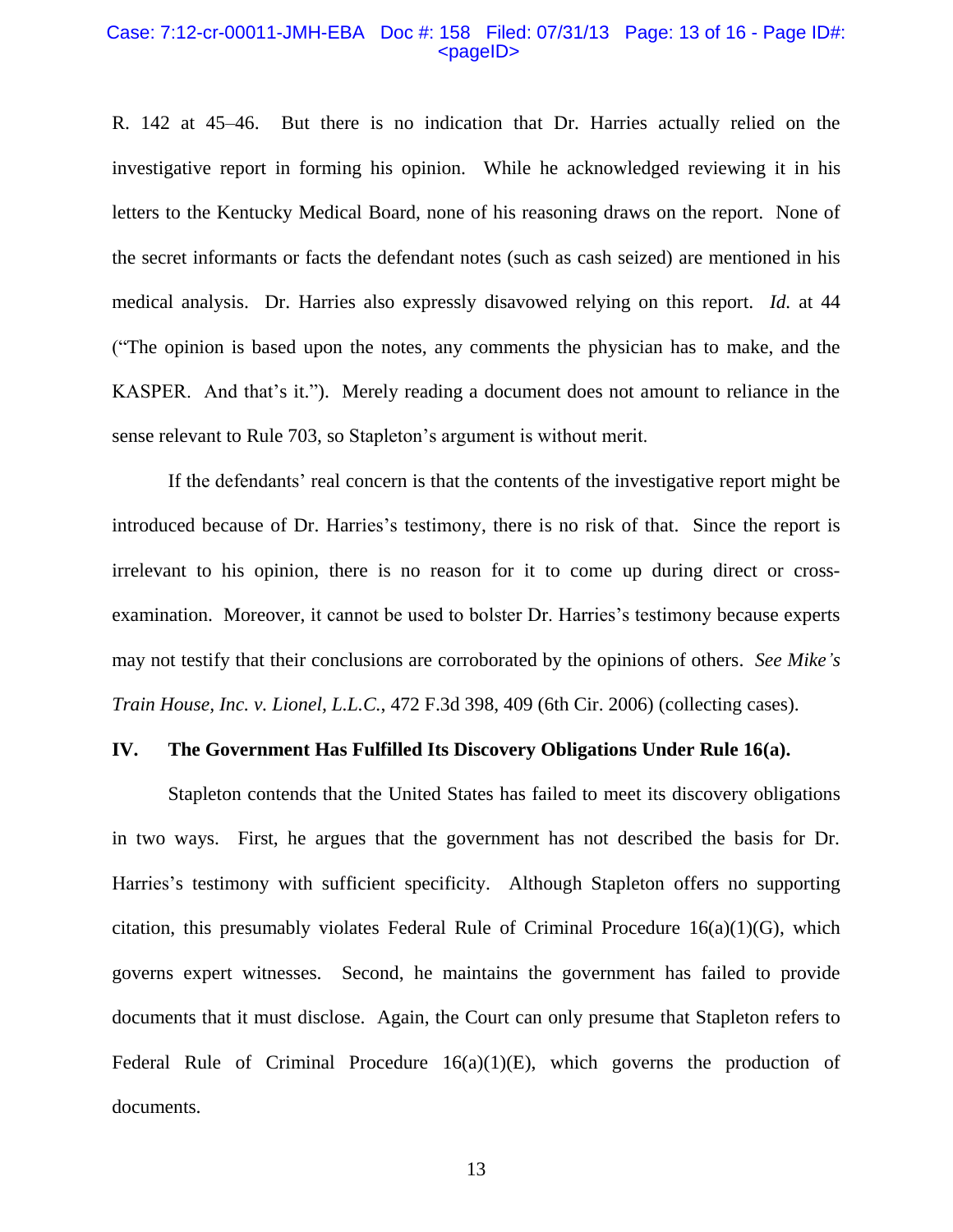## Case: 7:12-cr-00011-JMH-EBA Doc #: 158 Filed: 07/31/13 Page: 14 of 16 - Page ID#:  $<$ pageID $>$

Rule 16(a)(1)(G) requires the United States to provide defendants "a written summary of any [expert] testimony . . . describe[ing] the witness's opinions, the bases and reasons for those opinions, and the witness's qualifications." Fed. R. Crim. P.  $16(a)(1)(G)$ . The government violates this rule if a defense expert "would not have been able to analyze the steps that led the government's [experts] to their conclusions." *United States v. Davis*, 514 F.3d 596, 613 (6th Cir. 2008). Federal Rule of Criminal Procedure 16(d)(2)(C) gives the Court discretion to prohibit the introduction of the expert testimony if the government fails to comply with the rule.

Stapleton suggests the government's disclosure does not adequately describe the bases of Dr. Harries's opinion because "[t]here is no indication from Dr. Harries's report whether he reviewed all of the charts or merely selected charts given to him by medical investigators." R. 45 at 4. Defense counsel admits, however, that the government has furnished "a list of charts reviewed by Dr. Harries for the Medical Board," but maintains that "it is not clear if he confin[ed] his opinions to those charts counsel has been furnished with." *Id.*

The record does not support Stapleton's argument.At the very top of Dr. Harries's letters to the Medical Board he explicitly acknowledges that he has reviewed the charts provided. *See* 140-2 at 1; R. 140-3 at 1. In his report on Dr. Acosta he even clarifies, "I base my conclusions on the data reviewed . . . ." R. 140-3 at 1. This strongly suggests *all* the charts *provided*—no more, no less. Dr. Harries also confirmed at the *Daubert* hearing that he based his conclusions on the entire sample of charts the Medical Board provided. *See* R. 142 at 18, 26, 28 (explaining that his reports followed a review of "all the evidence and the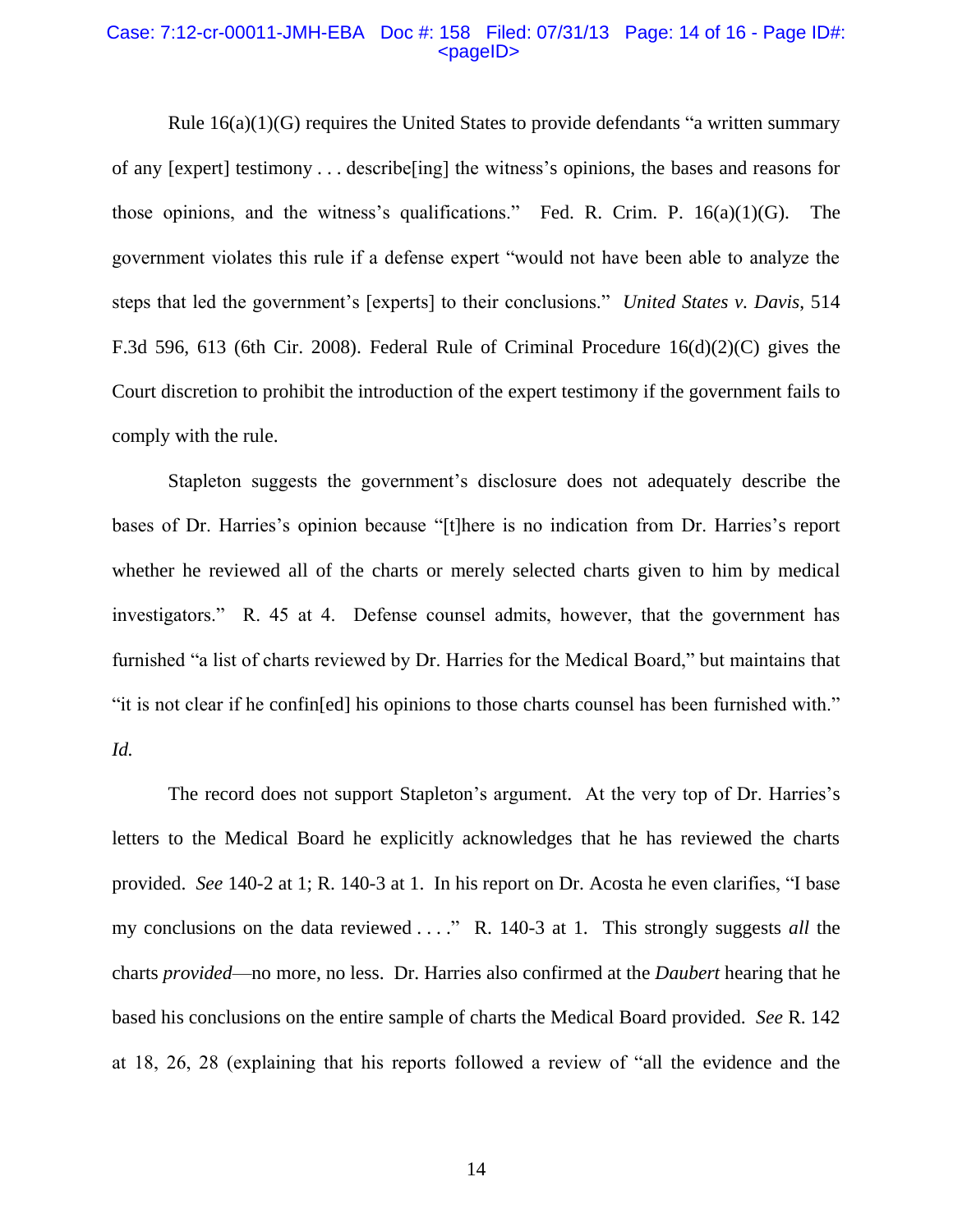#### Case: 7:12-cr-00011-JMH-EBA Doc #: 158 Filed: 07/31/13 Page: 15 of 16 - Page ID#:  $<$ pageID $>$

KASPERs and everything else"). As a result, because it is clear which charts form the basis of Dr. Harries' expert opinions, there is no violation of Rule  $16(a)(1)(G)$ .

Stapleton also demands a list of Dr. Harries's publications over the last decade, a list of the cases in which he has testified over the same period, and a statement of his compensation. *See* R. 93 at 5. Without citation to authority or much supporting argument, Stapleton tries a unique line of attack. He directs the Court for "guidance" to the more detailed requirements of the analogous rule of *civil* procedure. *See* R. 45 at 5 (quoting Fed. R. Civ. P. 26(a)(2)(B)). This attempted diversion—the legal equivalent of Obi-Wan Kenobi's "These aren't the droids you're looking for," *see* STAR WARS EPISODE IV: A NEW HOPE (Lucasfilm 1977)—is unavailing. "[D]iscovery afforded by Rule 16 is limited to the evidence referred to in its express provisions." *United States v. Presser*, 844 F.2d 1275, 1285 (6th Cir. 1988). The government has already provided Dr. Harries's reports and *curriculum vitae*. *See* R. 87 at 2. Because these documents amply cover his opinions, the bases and reasons for those opinions, and his qualifications, Rule  $16(a)(1)(G)$  is satisfied. The government has thus met its disclosure obligations regarding Dr. Harries' testimony.

Finally, Stapleton argues the United States has breached its disclosure obligations by failing to provide copies of the defendants' medical charts and KASPER reports. This argument misunderstands the government's duties. Rule  $16(a)(1)(E)$  requires the United States to disclose documents "material to preparing the defense" that are "within the government's possession, custody, or control." The federal government accordingly has "no duty to obtain documents that are controlled by the state government or police, even if the prosecution is aware of the items." *United States v. Hamilton*, 107 F.3d 499, 509 n.5 (7th Cir. 1997) (collecting cases). Although it is unclear exactly when, the government has